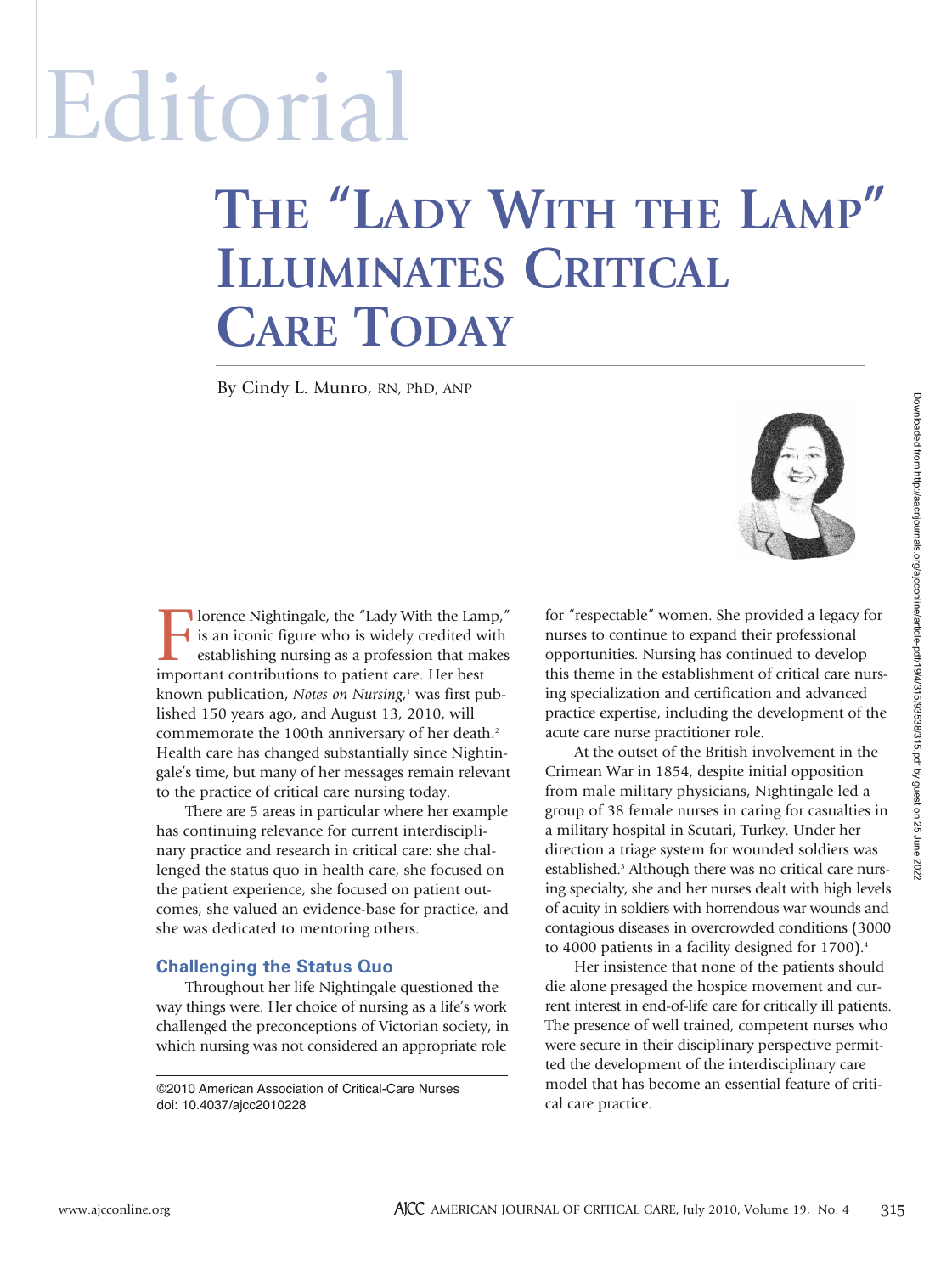## **A** Recent research in critical care focuses on many issues that would be near to Nightingale's heart. **"**

#### **Focus on the Patient Experience**

Nightingale focused on the patient experience. Her writings express her belief that no matter what the underlying disease process or medical therapies, nursing could contribute to the patient's recovery by improving the patient's physical environment, personal hygiene, and nutrition.

Germ theory was not widely accepted until late in her lifetime and she expressed doubts about its validity.<sup>1</sup> Still, even before she accepted the theory of germs,<sup>5</sup> her emphasis on cleanliness as an essential aspect of healing is fully congruent with our current emphasis on reducing environmental risks associated with nosocomial infections.

Recent research in critical care focuses on many issues that would be near to Nightingale's heart. Examples include studies of handwashing, oral care, patient positioning, early mobilization, noise levels in the intensive care unit, and prevention of pressure ulcers. Expanding knowledge of pathophysiologic processes and therapeutic interventions is important to critical care providers, but understanding and optimizing the experience for critically ill patients is crucial as well.

### **Patient Outcomes**

Nightingale directed her energies toward patient outcomes that mattered. She kept extensive and accurate records of military hospital conditions and mortality, and differentiated deaths related to hospital conditions (what we now call nosocomial conditions) from deaths due to trauma or other causes. She developed a Model Hospital Statistical Form to standardize reporting of data from multiple hospitals. When she arrived at the Barrack Hospital in the Scutari military hospital in Crimea, the mortality rate was 42.7%; after initiation of better sanitation and nursing care, the mortality rate dropped to 2.7%.<sup>4</sup>

As we track patient outcomes in our critical care units, identify hospital quality indicators, and test interventions to improve patient care, we build on Nightingale's early patient outcome focus.

#### **About the Author**

**Cindy L. Munro** is nurse coeditor of the *American Journal of Critical Care*. She is a professor in the School of Nursing at Virginia Commonwealth University, Richmond, Virginia, and serves as an adult nurse practitioner on a volunteer basis at Petersburg Health Care Alliance in Virginia.

#### **Evidence-Based Practice**

Nightingale was statistically sophisticated and valued an evidence base for care. She stated, "What you want are facts, not opinions...."<sup>1(p5)</sup> Aravind and Chung, $5$  who called Nightingale "the visionary of evidence-based medicine," noted that "well over a century before the term 'evidence-based medicine' was coined, Nightingale was using statistical evidence to achieve improvements in patient care and outcomes."5(p408) At a time when hospital mortality rates were high, she used careful calculations to predict a decrease in the hospital mortality rate that would be associated with improvements in hospital sanitation, and her hypothesis was supported when such improvements were instituted in military and civilian hospitals and mortality did decrease.

Nightingale is credited with the creation of the "pie chart," which is a widely recognized method for communication of data.<sup>2,5</sup> She became the first female Fellow of the Royal Statistical Society in 1858 and an honorary member of the American Statistical Association in 1874. Analyzing and displaying data from our practice is a skill that continues to provide a powerful message about what works and what doesn't for critically ill patients today.

She was active in dissemination of knowledge. While *Notes on Nursing*<sup>1</sup> is her best-known work (and is still a good read!), she published more than 200 books, reports, and pamphlets.<sup>2</sup> Three data-rich publications substantially improved outcomes for multitudes of patients by providing direction that resulted in better institutional design, sanitation, and training of both physicians and nurses (in 1858, *Matters Affecting the Health, Efficiency and Hospital Administration of the British Army*; in 1859, *Notes on Hospitals*; and in 1863, *Observations on the Sanitary State of the Army in India*).4 Critical care practice improves through continued dissemination of research, which provides a foundation for evidencebased care. When we publish our observations and original research, we follow Nightingale's example.

### **Teaching and Mentoring**

Nightingale was active in teaching and mentoring others. In addition to establishing the Nightingale Training School, which continues today as she established in 1860, she assisted with founding the Military College of Medicine and the Women's Medical College. She wrote letters of encouragement